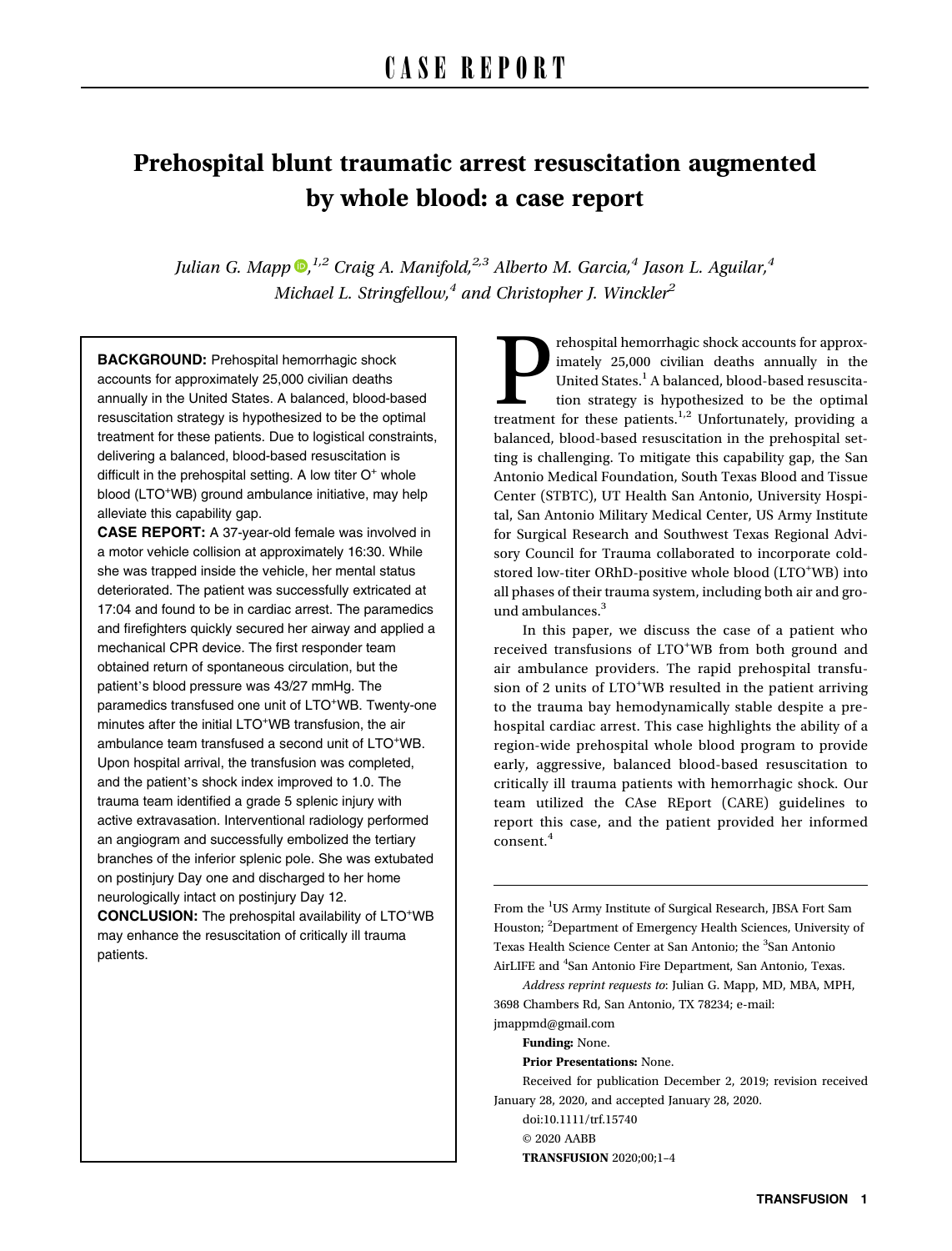# CASE REPORT

A 37-year-old female with no relevant medical history was involved in a motor vehicle collision at approximately 16:30. Due to traffic delays, the EMS unit arrived at 16:44 and found firefighters attempting to gain access to a patient trapped inside her vehicle. The vehicle was laying passenger side down in a water-filled ditch. At this point, the firefighters had not performed any medical care on the patient. At 16:49, EMS conducted a limited assessment of the patient, determined her GCS to be 14, and noted the pallor of her face. The only visible injury at that time was a right facial laceration. Due to the suspected severity of her unseen injuries, projected duration of her extraction, and rush hour traffic, San Antonio Fire Department (SAFD) EMS requested a helicopter EMS (HEMS) unit to the scene.

The patient's mental status began to deteriorate during the extrication. By 16:57, the patient was unresponsive and started to have labored breathing that precipitously transitioned into agonal respirations. Due to the decline in her clinical condition, the focus of the firefighters and paramedics became rapid extraction from the vehicle. The prehospital team successfully extricated the patient at 17:04. On repeat examination, the paramedics determined the patient was in pulseless electrical activity (PEA) arrest. The prehospital team began to bag the patient and quickly secured her airway by direct laryngoscopy. Immediately after that, they applied a mechanical CPR device. The first responder team obtained return of spontaneous circulation, but the patient's blood pressure was 43/27 mmHg. At 17:09, the paramedics began transfusing one unit (approximately 520 mL) of LTO<sup>+</sup>WB. During the transfusion, her blood pressure improved to 81/46 mm Hg, she began blinking her eyes, and she started to move her extremities. SAFD EMS finished transfusing the first unit of LTO<sup>+</sup>WB and then transferred patient care to the AirLIFE HEMS team at 17:16.

By 17:24, the air ambulance was on the way to the trauma center. Although her blood pressure had improved to 99/61 mmHg, her pulse was 131 beats per minute, equating to a shock index of 1.3. According to the regional air ambulance whole blood protocol, the patient's pulse over 120 beats per minute in combination with a shock index of greater than 1.0 made her a candidate for whole blood transfusion. In response to these physiologic criteria, the air ambulance medical team transfused the second unit of LTO<sup>+</sup>WB. The air ambulance team completed the transfusion prior to arriving at the trauma center. On arrival to the trauma bay at 17:35, the patient's blood pressure was 112/62 mmHg with a pulse of 108 beats per minute. Figure 1 provides a timeline of interventions and milestones during the prehospital resuscitation.

Upon hospital arrival, the trauma team identified that the patient had a Grade 5 splenic injury with active extravasation (Fig. 2). During her trauma bay resuscitation, the patient received one unit of RBCs and one unit of FFP. Interventional radiology performed an angiogram and successfully embolized the tertiary branches of the inferior splenic pole. During the procedure, the patient received one additional unit of RBCs, 3.3 liters of crystalloid, and 1 L of albumin. In addition to her Grade 5 splenic injury, the patient had multiple nonoperative facial fractures, multiple spinal fractures, a rib fracture, and a spinal epidural hematoma. The patient was successfully extubated on postinjury Day 1. On postinjury Day 12, the patient was discharged, neurologically intact, to her home. The patient's blood type was  $O^*$ .

## **DISCUSSION**

## Ground ambulance whole blood initiative setting and design

The SAFD is the sole emergency medical services provider for a population of approximately 1.5 million people spread over a



Fig. 1. Prehospital resuscitation timeline. [Color figure can be viewed at [wileyonlinelibrary.com](http://wileyonlinelibrary.com)]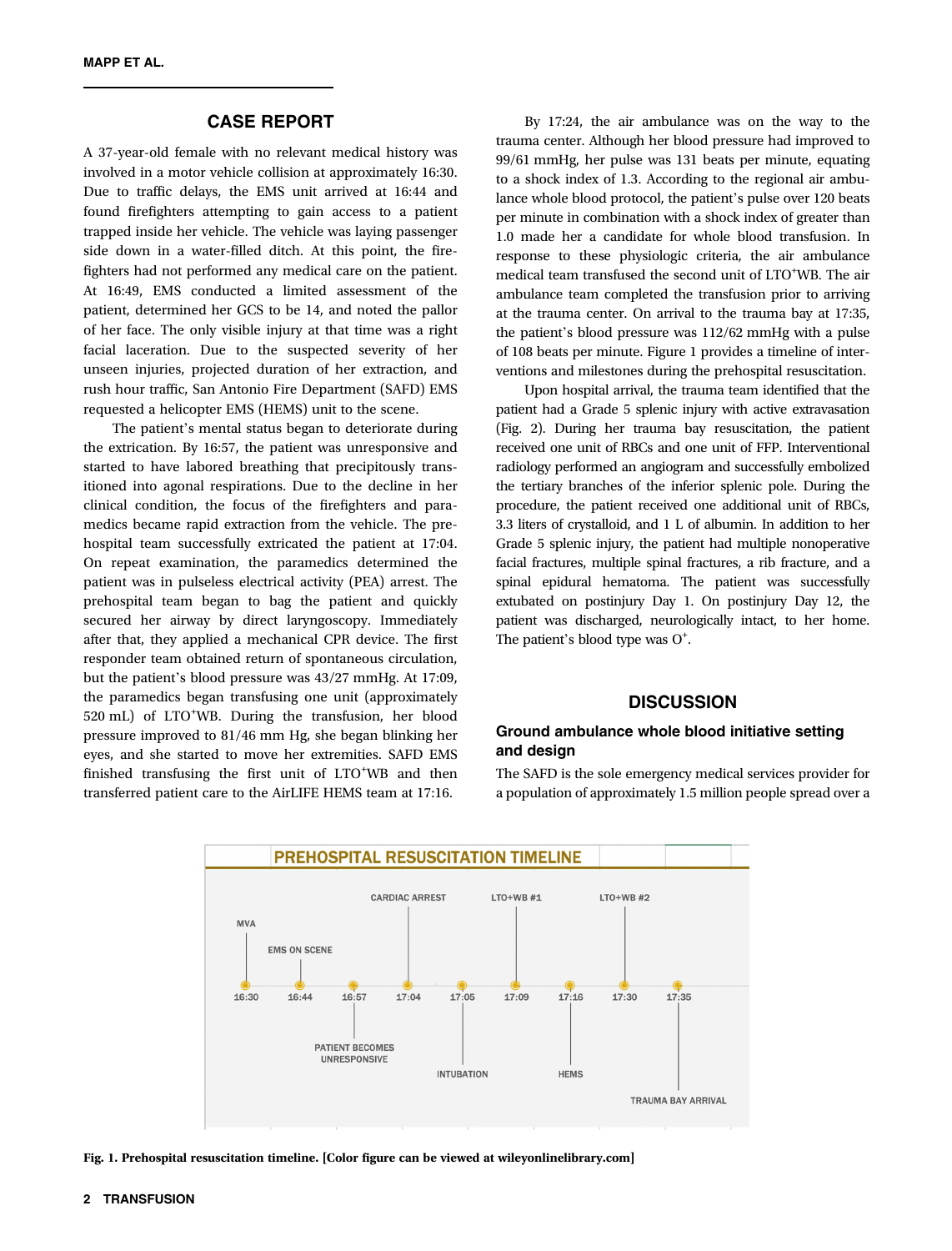

Fig. 2. Initial CT imaging. This figure depicts the patient's splenic injury that precipitated her hemorrhagic shock and eventual traumatic cardiac arrest.

460-square-mile area. The UT Health SA, Department of Emergency Health Services Office of the Medical Director (OMD), provides medical direction for the SAFD. The UT Health SA OMD reviews all trauma activations as part of an ongoing performance improvement project. The city of San Antonio has two Level 1 trauma centers and no Level 2 trauma centers.

The SAFD EMS operational plan to deliver LTO<sup>+</sup>WB includes deploying one unit of LTO<sup>+</sup>WB on EMS physician response vehicles, Medic Officer (MOF) vehicles, and Medical Special Operations Units (MSOU) mobile intensive care ambulances. In our system, a MOF is an SAFD Lieutenant tasked with supervising the EMS units in a quadrant of the city. Our two MSOUs are designed to deploy in support of law enforcement operations, hazardous materials exposure, and helicopter rescue operations. However, the vast majority of their day-to-day responsibilities remains responding to traditional emergency medical dispatches.

The supervisor vehicles that carry whole blood respond to trauma patients that meet predetermined inclusion criteria. The inclusion criteria are trauma activations (determined by local trauma triage guidelines) with signs of significant hypoperfusion. In our system, we define significant hypoperfusion as systolic blood pressure (SBP) < 70 mmHg OR SBP < 90 mmHg with a pulse of 110 beats per minute or greater OR end-tidal carbon dioxide  $(ETCO<sub>2</sub>) < 25$  mmHg. We include all witnessed traumatic cardiac arrests and patients with less than 5 minutes of traumatic cardiac arrest. Physician approval is not required for prehospital LTO<sup>+</sup> WB transfusion.

The SAFD obtains the LTO<sup>+</sup>WB from the STBTC. If the SAFD does not transfuse the unit within 14 days, they exchange it at the STBTC for a new unit of LTO<sup>+</sup>WB. The STBTC then sends the LTO<sup>+</sup>WB unit that was in prehospital circulation to a local trauma center for utilization. SAFD EMS transports blood products in Credo Golden Hour Mobile Series 4 2 L EMT coolers (Pelican BioThermal). SAFD deploys the QinFlow Warrior IV fluid warmers (QinFlow Inc.) and two pressure systems to administer prehospital blood products. The pressure systems currently in use are the Ventlab disposable pressure infuser (SunMed LLC) and the Braun Y-type blood set with an inline handpump (B. Braun Medical Inc.).

## Whole blood for traumatic cardiac arrest rationale

Despite popular misconceptions, traumatic cardiac arrest resuscitations are not futile.5–<sup>9</sup> When the UT Health San Antonio, Department of Emergency Health Services, OMD designed the SAFD EMS prehospital LTO<sup>+</sup>WB transfusion protocols, we envisioned the case of non-compressible torso hemorrhage causing a traumatic cardiac arrest. The team believed the judicious application of prehospital LTO<sup>+</sup>WB had the potential to reduce mortality in this cohort of patients. It is unclear if this particular patient would have survived her injuries without the prehospital transfusion of LTO<sup>+</sup>WB.

## LIMITATIONS

This case is limited in its generalizability secondary to the logistics of our region-wide prehospital whole blood program and the regulatory framework of EMS medical direction in Texas. The state of Texas is unique in that it is a delegated medical practice state. As a result of this policy, an individual EMS medical director has the autonomy to implement new protocols and service lines. While this flexibility has its benefits, it also makes regional and state coordination challenging. As evidenced by this case, transfusion triggers differ among EMS systems in our region. This variance illustrates the discrepancy among medical directors as to which patients would benefit most from this therapy. Finally, including women of childbearing age in a prehospital LTO<sup>+</sup>WB initiative remains controversial due to the